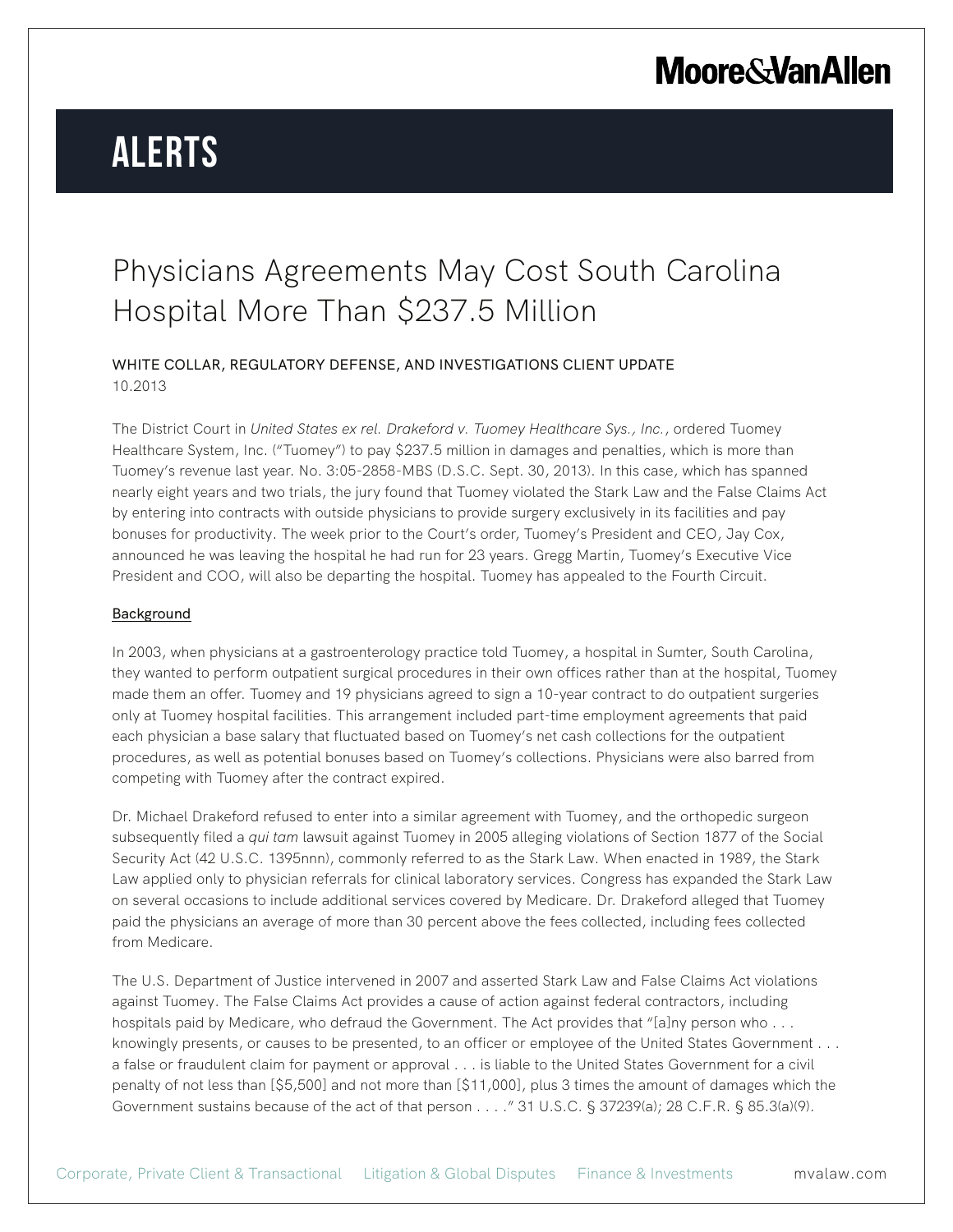## **Moore & Van Allen**

#### Physicians Agreements May Cost South Carolina Hospital More Than \$237.5 Million

The DOJ claimed that the number and value of the referrals the specialists generated for Tuomey affected their compensation. As a result, the related reimbursement claims for these referrals submitted to Medicare violated the Stark Law and the False Claims Act.

In response to these complaints, among other defenses, Tuomey alleged that it relied on the advice of counsel from two separate law firms for the belief that the employment contracts were permissible. Tuomey also received input regarding the part-time employment agreements from a former Inspector General of the Department of Health and Human Services and a fair market value opinion Cejka Consulting, a physician and health care recruiting and consulting firm.

#### The Trials

The first trial took place in the District Court of South Carolina in 2010. The jury found that Tuomey violated the Stark Law, but not the False Claims Act. The District Court vacated the jury's verdict on the False Claims Act and entered judgment against Tuomey for more than \$44 million on equitable claims. On appeal, the Fourth Circuit concluded that when the District Court set aside the jury's Stark Law verdict and granted the DOJ a new trial on the False Claims Act claims, the jury's verdict regarding the Stark Law issue became a legal nullity. In remanding the case, the Fourth Circuit provided guidance on legal issues the Court believed were necessary for a resolution before the District Court. The Fourth Circuit noted that even where the referring physician performed the procedure, "for example, in the case of an inpatient surgery, there would be a referral of the technical component of the surgical service[,]" which it would be impermissible for Tuomey to compensate the referring physician for as part of the employment contracts. *U.S. ex. rel. Drakeford v. Tuomey Healthcare System, Inc.*, 675 F.3d 394, 406 (4th Cir. 2012). The Fourth Circuit further stated that physician compensation arrangements that take future referrals into account could violate the Stark Law. The Court reasoned that "if a hospital provides fixed compensation to a physician that is not based solely on the value of the services the physician is expected to perform, but also takes into account additional revenue the hospital anticipates will result from the physician's referrals, that such compensation by necessity takes into account the volume or value of such referrals." *Tuomey Healthcare System,* 675 F.3d at 409.

The second Tuomey trial lasted over a month in the District Court of South Carolina. On May 8, 2013, the jury found that Tuomey's compensation arrangements with the referring physicians violated both the Stark Law and the False Claims Act. The jury found that Tuomey submitted more than 21,000 false claims to Medicare which the Government provided reimbursement of more than \$39 million. The Government sought more than \$235 million in treble damages and penalties, which it explained to be the minimum recovery for Tuomey's violation of the False Claims Act. The Government indicated it intends to file a separate motion addressing its causes of action for payments made by mistake and unjust enrichment, which resulted in a judgment of more than \$44 million from the District Court after the first trial.

#### Impact of *Tuomey*

The DOJ's interpretation of the Stark Law and the False Claims Act as confirmed by the large jury award and the much larger court-ordered penalties will most certainly have repercussions on the healthcare industry and reshape how physicians and hospitals contract for services.